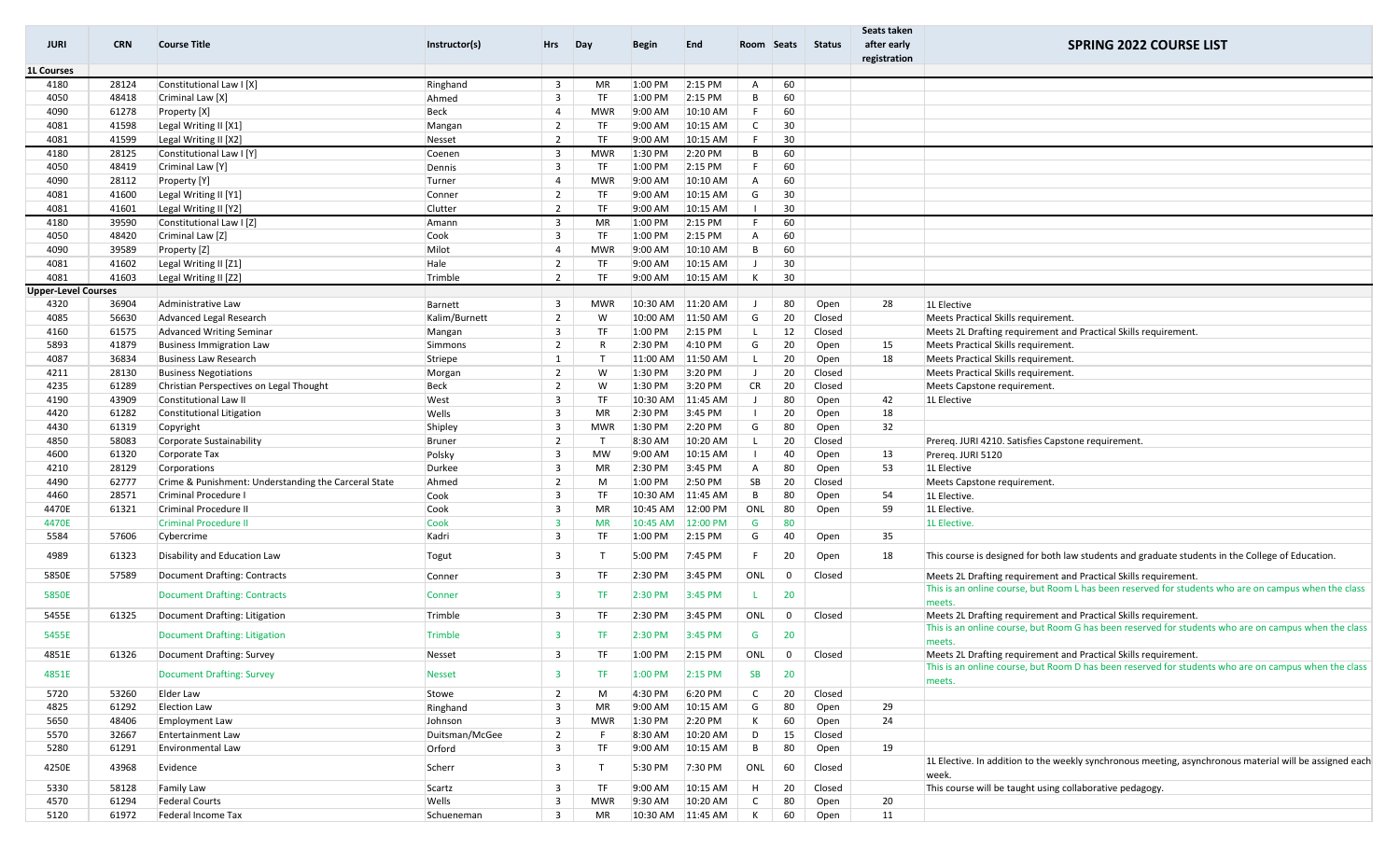| <b>JURI</b> | <b>CRN</b> | <b>Course Title</b>                                  | Instructor(s)       | Hrs                     | Day        | <b>Begin</b> | End      | Room Seats   |    | <b>Status</b> | Seats taken<br>after early | <b>SPRING 2022 COURSE LIST</b>                                                                                |
|-------------|------------|------------------------------------------------------|---------------------|-------------------------|------------|--------------|----------|--------------|----|---------------|----------------------------|---------------------------------------------------------------------------------------------------------------|
|             |            |                                                      |                     |                         |            |              |          |              |    |               | registration               |                                                                                                               |
| 4089E       | 52092      | Georgia Legal Research                               | Taylor              | 1                       |            | 8:30 AM      | 9:20 AM  | ONL          | 20 | Closed        |                            | Meets Practical Skills requirement.                                                                           |
| 4620        | 28580      | Georgia Practice and Procedure                       | Brown               | $\overline{3}$          | MR         | 10:30 AM     | 11:45 AM | F.           | 80 | Open          | 41                         |                                                                                                               |
| 5890        | 57605      | <b>Immigration Law</b>                               | Cade                | 3                       | TF         | 9:00 AM      | 10:15 AM | $\mathsf{A}$ | 50 | Open          | 14                         |                                                                                                               |
| 4628        | 61293      | Innovation in the Practice of Law                    | Bartlett            | $\overline{2}$          |            | 1:30 PM      | 3:20 PM  | К            | 20 | Closed        |                            |                                                                                                               |
| 4630        | 48361      | Insurance Law                                        | Watkins             | 2                       | M          | 4:00 PM      | 5:50 PM  | G            | 30 | Open          | 15                         |                                                                                                               |
| 5051        | 62254      | Intellectual Property Research                       | Simmons             | 1                       | M          | 2:30 PM      | 3:20 PM  | L.           | 20 | Open          | 18                         | Meets Practical Skills requirement.                                                                           |
| 5050        | 62588      | Intellectual Property Survey                         | Miller              | $\overline{3}$          | MR         | 10:30 AM     | 11:45 AM | B            | 80 | Open          | 30                         | 1L Elective.                                                                                                  |
| 4720        | 58129      | International Arbitration                            | Silbert/White       | $\overline{2}$          |            | 3:30 PM      | 5:20 PM  | $\mathsf{C}$ | 20 | Open          | 19                         | Meets Practical Skills requirement.                                                                           |
| 4670        | 61295      | International Human Rights                           | Amann               | $\overline{3}$          | <b>MR</b>  | 9:00 AM      | 10:15 AM | D            | 20 | Open          | 15                         | Meets Capstone requirement.                                                                                   |
| 5205        | 61298      | International Law Colloquium                         | Cohen               | $\overline{2}$          |            | 1:00 PM      | 2:50 PM  | <b>CR</b>    | 18 | Open          | 10                         | Prereg. JURI 4640                                                                                             |
| 5360        | 61328      | <b>International Trade Laws</b>                      | Cohen               | $\overline{3}$          | <b>MR</b>  | 10:30 AM     | 11:45 AM | $\mathsf{C}$ | 30 | Open          | 20                         |                                                                                                               |
| 5623        | 52289      | Law and Medicine                                     | Khan                | 3                       | MR         | 1:00 PM      | 2:15 PM  |              | 40 | Open          | 23                         | This course will be assessed through a final exam. It may not be used to satisfy the Capstone<br>requirement. |
| 5626        | 61329      | Law of American Health Care                          | Weeks               | $\overline{\mathbf{3}}$ | TF         | 1:00 PM      | 2:15 PM  | $\mathsf{C}$ | 80 | Open          | 13                         |                                                                                                               |
| 5760        | 28135      | Legal Malpractice                                    | Lefkowitz           | $\overline{2}$          | T          | 1:00 PM      | 2:50 PM  | $\mathbf{I}$ | 20 | Closed        |                            |                                                                                                               |
|             |            |                                                      |                     |                         |            |              |          |              |    |               |                            |                                                                                                               |
|             |            |                                                      |                     |                         |            |              |          |              |    |               |                            | Prereg. JURI 4210. Meets the Capstone requirement & Practical Skills requirement. This course will have       |
| 5080E       | 57539      | Life Cycle of a Corporation                          | Rodrigues           | 3                       |            | 3:55 PM      | 5:10 PM  | ONL          | 20 | Closed        |                            | weekly asynchronous work in addition to the listed weekly 75-minute synchronous meeting time. The             |
|             |            |                                                      |                     |                         |            |              |          |              |    |               |                            | course will follow the undergraduate academic calendar, with the final class on Thursday, April 28. This      |
|             |            |                                                      |                     |                         |            |              |          |              |    |               |                            | section will include both law students and other graduate and professional students.                          |
| 5790        | 61330      | <b>Mass Torts Seminar</b>                            | E. Burch            | $\overline{3}$          | <b>TF</b>  | 1:00 PM      | 2:15 PM  | J.           | 20 | Open          | 16                         | Meets Capstone requirement.                                                                                   |
| 5975        | 61332      | <b>Mediation Practicum</b>                           | McNiff              | $\overline{3}$          | W          | 1:00 PM      | 3:50 PM  | L.           | 15 | Closed        |                            | Meets Practical Skills requirement.                                                                           |
| 5590        | 61849      | <b>Medical Malpractice</b>                           | Booth/Cook          | 1                       | W          | 6:00 PM      | 7:50 PM  | Α            | 40 | Open          | 26                         | This course will meet Wednesdays starting on Wednesday, February 9 until Wednesday March, 30.                 |
| 5090        | 44052      | Partnership Tax                                      | Polsky              | $\overline{\mathbf{3}}$ | <b>MW</b>  | 1:00 PM      | 2:15 PM  | $\mathsf{C}$ | 20 | Open          | 12                         | Prereg. JURI 5120                                                                                             |
| 5453        | 55173      | <b>Pre-Trial Civil Litigation</b>                    | Mapen               | 1                       | R          | 4:30 PM      | 6:20 PM  | $\perp$      | 20 | Open          | 14                         | Meets Practical Skills requirement. This course will meet every other week.                                   |
| 4640        | 36833      | Public International Law                             | Cohen               | $\overline{3}$          | MR         | 3:30 PM      | 4:45 PM  | К            | 80 | Open          | 14                         | 1L Elective.                                                                                                  |
| 5589        | 58131      | <b>Regulating Digital Abuse</b>                      | Kadri               | $\overline{2}$          |            | 8:30 AM      | 10:20 AM | <b>CR</b>    | 20 | Open          | 15                         | Student can satisfy the Capstone requirements upon the instructor's approval                                  |
| 4950        | 44071      | Secured Transactions                                 | Simon               | $\overline{\mathbf{3}}$ | TF         | 10:30 AM     | 11:45 AM | G            | 80 | Open          | 30                         | 1L Elective                                                                                                   |
| 5595        | 61337      | Securities Enforcement                               | Lipson/Davis        | 1                       | M          | 8:30 AM      | 10:20 AM | H            | 12 | Open          | 10                         | This course will meet every other week. Dates TBD.                                                            |
| 4960        | 52280      | Securities Regulation                                | Rodrigues           | $\overline{3}$          | <b>MWR</b> | 2:30 PM      | 3:20 PM  | В            | 80 | Open          | 14                         | Prereg. JURI 4210                                                                                             |
| 4820        | 28593      | Sociology of Law                                     | Cooney              | $\overline{3}$          |            | 5:00 PM      | 7:50 PM  | $\mathsf{A}$ | 30 | Open          | 20                         |                                                                                                               |
| 4625        | 54085      | Solo and Small Firm Practice                         | Bradford            | 2                       | T          | 10:00 AM     | 11:50 AM | SB           | 20 | Closed        |                            |                                                                                                               |
| 4086        | 48347      | Technology Skills for Legal Practice                 | Tubinis/Henneberger | 1                       | F          | 2:30 PM      | 3:20 PM  | $\mathbf{I}$ | 20 | Open          | 13                         | Meets Practical Skills requirement.                                                                           |
| 4300        | 28565      | The Law and Ethics of Lawyering                      | Hall                | $\overline{3}$          | TF         | 10:30 AM     | 11:45 AM | F.           | 80 | Open          | 66                         | 1L Elective.                                                                                                  |
| 4300E       | 61335      | The Law and Ethics of Lawyering                      | Sawyer              | $\overline{3}$          | MR         | 2:30 PM      | 3:45 PM  | ONL          | 80 | Open          | 39                         | 1L Elective                                                                                                   |
| 4300E       |            | The Law and Ethics of Lawyering                      | Sawyer              | $\overline{\mathbf{3}}$ | <b>MR</b>  | 2:30 PM      | 3:45 PM  | F            | 80 |               |                            | 1L Elective. This is an online course, but Room F has been reserved for students who are on campus            |
|             |            |                                                      |                     |                         |            |              |          |              |    |               |                            | when the class meets.                                                                                         |
| 5040        | 28725      | Trial Practice [A]                                   | Bourroughs-Debrow   | $\overline{2}$          | W          | 4:00 PM      | 6:50 PM  | <b>HLC</b>   | 18 | Open          | 14                         | Meets Practical Skills requirement.                                                                           |
| 5040        | 46111      | Trial Practice [B]                                   | Mauldin             | $\overline{2}$          | R          | 3:30 PM      | 6:20 PM  | HLC          | 18 | Open          | 16                         | Meets Practical Skills requirement.                                                                           |
| 4280        | 28232      | Trusts & Estates I                                   | Hall                | $\overline{3}$          | TF         | 2:30 PM      | 3:45 PM  | $\mathsf{A}$ | 80 | Open          | 39                         | 1L Elective.                                                                                                  |
| 5955        | 61570      | Wage and Hour Law and Litigation                     | Rafuse              | $\overline{2}$          | T          | 12:00 PM     | 1:40 PM  | E.           | 20 | Open          | 17                         | Meets Practical Skills requirement.                                                                           |
| 4088        | 57905      | Writing for Judicial Clerkships                      | Howard              | $\overline{2}$          | T          | 10:30 AM     | 12:20 PM | H            | 20 | Open          | 17                         | Meets 2L Drafting requirement and Practical Skills requirement                                                |
| 5012        | 41596      | Georgia Journal of Intellectual Property             | Shipley             | $\overline{2}$          |            |              |          |              |    |               |                            | Meets Capstone requirement.                                                                                   |
| 5013        | 41597      | Georgia Journal of International and Comparative Law | Cohen               | $\overline{2}$          |            |              |          |              |    |               |                            | Meets Capstone requirement.                                                                                   |
| 5011        | 41595      | Georgia Law Review                                   | Dennis              | $\overline{2}$          |            |              |          |              |    |               |                            | Meets Capstone requirement.                                                                                   |
| 5041        | 61265      | International Advocacy Seminar                       | Rutledge            | $\overline{2}$          |            |              |          |              |    |               |                            | Permission only. Meets Practical Skills requirement. Vis competition.                                         |
| 5041        | 58312      | International Advocacy Seminar                       | Howard              | $\overline{2}$          |            |              |          |              |    |               |                            | Permission only. Meets Practical Skills requirement. Jessup competition.                                      |
| 5047        | 38002      | <b>Mock Trial Competition</b>                        | Casey/Howard        | $\overline{2}$          |            |              |          |              |    |               |                            | Permission only. Meets Practical Skills requirement.                                                          |
| 5042        | 37274      | Moot Court Competition                               | Casey/Howard        | $\overline{2}$          |            |              |          |              |    |               |                            | Permission only. Meets Practical Skills requirement.                                                          |
| 5044        | 54453      | <b>Negotiation Competition</b>                       | Morgan              | $\overline{2}$          |            |              |          |              |    |               |                            | Permission only. Meets Practical Skills requirement.                                                          |
| 5045        | 37276      | Transactional Law Competition                        | Morgan              | $\overline{2}$          |            |              |          |              |    |               |                            | Permission only. Meets Practical Skills requirement.                                                          |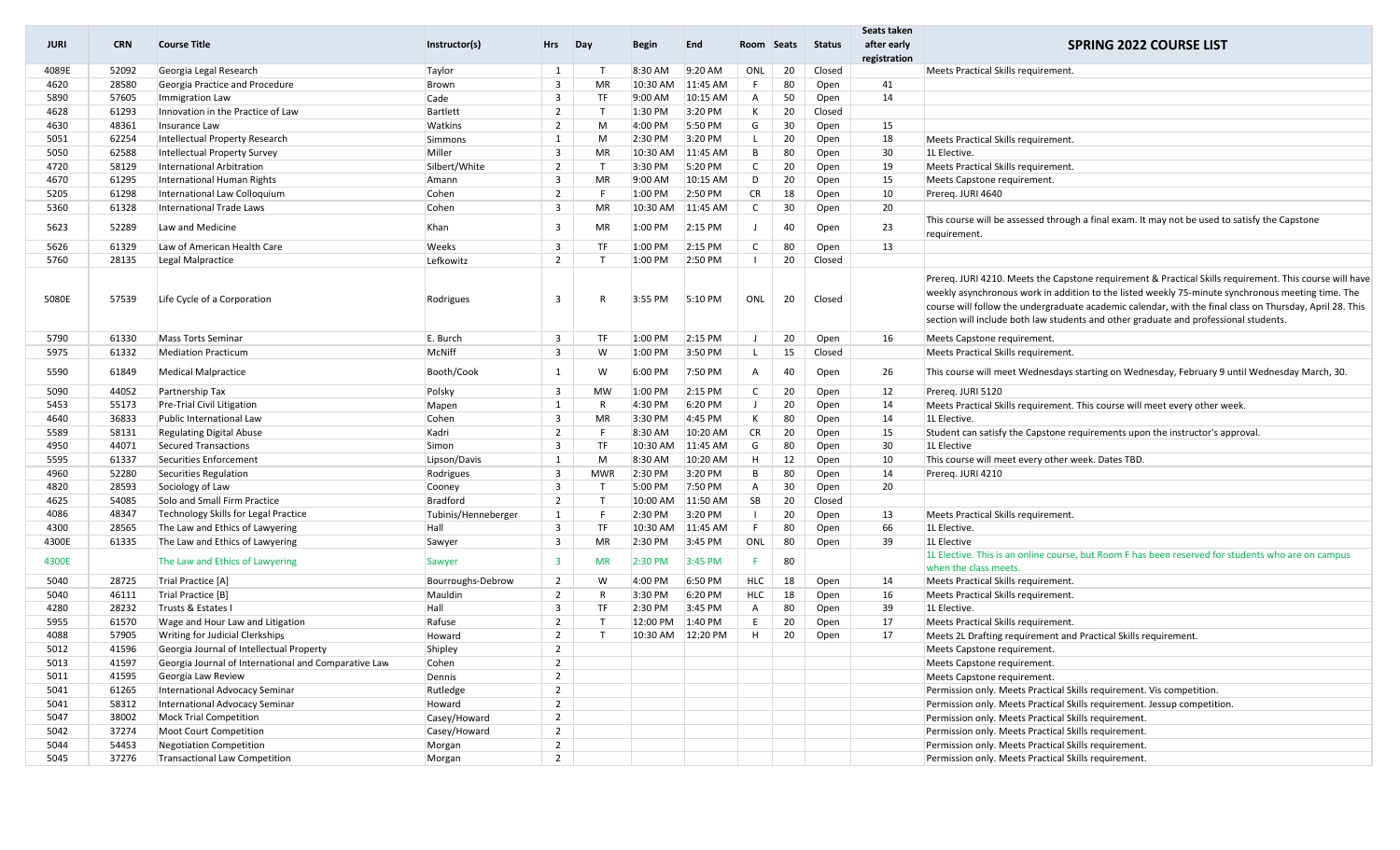| <b>JURI</b>                                | CRN.  | <b>Course Title</b>                               | Instructor(s)         | <b>Hrs</b>     | Day          | Begin             | End     |     |    | Room Seats Status | Seats taken<br>after early<br>registration | <b>SPRING 2022 COURSE LIST</b>                                                                                                                                                                                        |
|--------------------------------------------|-------|---------------------------------------------------|-----------------------|----------------|--------------|-------------------|---------|-----|----|-------------------|--------------------------------------------|-----------------------------------------------------------------------------------------------------------------------------------------------------------------------------------------------------------------------|
| Mini-courses                               |       |                                                   |                       |                |              |                   |         |     |    |                   |                                            |                                                                                                                                                                                                                       |
| 5595                                       | 48402 | Corporate Litigation                              | Glasscock/Lukacs      | 1              |              |                   |         |     | 30 | Closed            |                                            | Prerequisite JURI 4210. This will be a 3-day course (February 18-20) taught on Friday February 18 from<br>3:00-7:30PM; Saturday February 19 from 9:00AM-12:30PM & 1:30-3:00PM and Sunday February 20                  |
|                                            |       |                                                   |                       |                |              |                   |         |     |    |                   |                                            | from 10:00-1:30PM. Course will meet in Classroom C.                                                                                                                                                                   |
| 4765                                       | 62014 | Corporate Social Responsibility                   | Thompson              | 1              |              |                   |         |     | 35 | Open              | 15                                         | Prerequisite JURI 4210. This course will meet March 14 - 19: M-F, 4:30-6:30 PM, Sat. 10:00-11:40 AM. A<br>lunch w/Mr. Thompson and students will follow the Saturday session. This minicourse is graded; it is not    |
|                                            |       |                                                   |                       |                |              |                   |         |     |    |                   |                                            | pass/fail.                                                                                                                                                                                                            |
|                                            |       |                                                   |                       |                |              |                   |         |     |    |                   |                                            | This course will be co-taught by Judge Leslie Gardner of the United States District Court for the Middle<br>District of Georgia, our Edenfield Jurist in Residence. This will course will meet Sunday 2/20 from 3:00- |
| 4581                                       | 61339 | <b>Criminal Sentencing</b>                        | Gardner/Taxel         | 1              | MTWRF        | 12:00 PM          | 1:50 PM | D   | 20 |                   |                                            | 4:30 PM, then meeting at 12:00 - 1:50 PM on 2/21, 2/22, 2/23, 2/24, and 2/25. There will also be a                                                                                                                    |
|                                            |       |                                                   |                       |                |              |                   |         |     |    |                   |                                            | dinner session on either 2/24 or 2/25 from 6:00-8:00 PM. Enrollment will be via application.                                                                                                                          |
| 5595                                       | 50900 | <b>Electronic Discovery</b>                       | Solomon               | 1              | W            | 10:00 AM 11:50 AM |         | H   | 30 | Open              | 22                                         | This course will meet every other week starting January 19 and ending April 20.<br>This course will meet Monday, February 7 to Thursday, February 10 5:30PM-7:45PM and Friday,                                        |
| 5595                                       | 53867 | Franchise Law                                     | Lockerby              | 1              |              |                   |         | H   | 20 | Open              | 19                                         | February 11 1:00PM-4:30PM. Course will meet in Classroom H.                                                                                                                                                           |
|                                            |       |                                                   |                       |                |              |                   |         |     |    |                   |                                            | Prerequisite JURI 4210. This course is designed to give the student working familiarity with how a                                                                                                                    |
|                                            |       |                                                   |                       |                |              |                   |         |     |    |                   |                                            | merger or acquisition transaction is negotiated and structured, from inception to post-closing, with a                                                                                                                |
| 4214                                       | 62360 | <b>Fundamentals of Mergers &amp; Acquisitions</b> | Douglas               | 1              |              | $1:00$ PM         | 3:00 PM | к   | 30 | Open              | 12                                         | heavy emphasis on how the major deal documents allocate risks between the parties through pricing                                                                                                                     |
|                                            |       |                                                   |                       |                |              |                   |         |     |    |                   |                                            | structure, representations, covenants and conditions. This course will meet on the following Fridays:<br>1/14, 1/28, 2/11, 3/4, 3/18, 4/8, 4/22                                                                       |
|                                            |       |                                                   |                       |                |              |                   |         |     |    |                   |                                            | Will be taught as an online, paced, asynchronous course consisting of six modules that will run for eight                                                                                                             |
|                                            |       |                                                   |                       |                |              |                   |         |     |    |                   |                                            | weeks, from January 11 through March 4, with all final assignments being due by 5pm on March 4.                                                                                                                       |
| 5595E                                      | 61334 | Legislative Drafting                              | Levin/Mangan          | $\overline{2}$ |              |                   |         | ONL | 40 | Closed            |                                            | There will be a combination of individual and group work. Course employs innovative, experimental                                                                                                                     |
|                                            |       |                                                   |                       |                |              |                   |         |     |    |                   |                                            | pedagogy to test-drive a new type of legal education class. Assessed on a pass/fail basis. *Preference                                                                                                                |
|                                            |       |                                                   |                       |                |              |                   |         |     |    |                   |                                            | given to full-time students in the Atlanta Semester In Practice or Atlanta-based MSL students.                                                                                                                        |
|                                            |       |                                                   |                       |                |              |                   |         |     |    |                   |                                            | This course will be co-taught by Justice Sarah Warren of the Georgia Supreme Court, our Hines Jurist in<br>Residence. This course will meet from 12:00-1:50 on 1/21, 1/24, 1/25, 1/26. 1/27 and 1/28. In addition,    |
| 4581                                       | 61340 | Persuading the Judge and Jury                     | Warren/T. Burch       | 1              | <b>MTWRF</b> | 12:00 PM          | 1:50 PM | D   | 20 | Closed            |                                            | each student will attend a small group lunch discussion from 11:00-12:00 on one of the days Justice                                                                                                                   |
|                                            |       |                                                   |                       |                |              |                   |         |     |    |                   |                                            | Warren is on campus.                                                                                                                                                                                                  |
|                                            |       |                                                   |                       |                |              |                   |         |     |    |                   |                                            | The course will equip students with skills and perspective to function effectively as a state governmental                                                                                                            |
| 4581                                       | 61660 | Representing the State                            | Melton                | 1              |              |                   |         | B   | 80 | Open              | 20                                         | lawyer. This course will meet March 14-19, M-F 4:30-6:30, S 11:00-1:10 (with a lunch break from 11:50-<br>12:20                                                                                                       |
|                                            |       |                                                   |                       |                |              |                   |         |     |    |                   |                                            | This course will be co-taught by Judge Jeffrey Sutton of the United States Court of Appeals for the Sixth                                                                                                             |
|                                            |       |                                                   |                       |                |              |                   |         |     |    |                   |                                            | Circuit. Justices of the Georgia Supreme Court are expected to serve as guest lecturers. . This course is                                                                                                             |
| 4581                                       | 61341 | <b>State Constitutional Law</b>                   | Sutton/Beck           | 1              | W            | 6:00 PM           | 7:50 PM | F.  | 30 | Closed            |                                            | scheduled from 6:00-7:50 p.m. on the following Wednesdays: Jan. 12, Feb. 9, 16, 23, Mar. 2 and April                                                                                                                  |
|                                            |       |                                                   |                       |                |              |                   |         |     |    |                   |                                            | 13, 20. Sixth Circuit Judge Jeffry Sutton plans to teach two sessions; Georgia Supreme Court Justice<br>Warren plans to co-teach one session with Judge Pinson of the Court of Appeals; and Chief Justice             |
|                                            |       |                                                   |                       |                |              |                   |         |     |    |                   |                                            | Nahmias plans to co-teach one session with Justice Peterson.                                                                                                                                                          |
| <b>Clinics, Externships and Practicums</b> |       |                                                   |                       |                |              |                   |         |     |    |                   |                                            |                                                                                                                                                                                                                       |
| 4155S                                      | 41454 | Appellate Litigation Clinic                       | T. Burch              | $\overline{3}$ |              |                   |         |     | 10 |                   |                                            | Permission only. Meets Practical Skills requirement.                                                                                                                                                                  |
|                                            |       |                                                   |                       |                |              |                   |         |     |    |                   |                                            | Permission only. Meets Practical Skills requirement. Prereg. JURI 4210; coreg. JURI 4300. Credits divided                                                                                                             |
| 4216S                                      | 39722 | <b>Business Law Clinic</b>                        | Tracy                 | $\overline{2}$ |              |                   |         |     | 8  |                   |                                            | between graded hours and pass/fail clinic hours. Students must register for both sections.                                                                                                                            |
| 4217S                                      | 39723 | <b>Business Law Clinic Hours</b>                  | Tracy                 | $\overline{2}$ |              |                   |         |     | 8  |                   |                                            |                                                                                                                                                                                                                       |
| 5310S                                      | 39809 | Capital Assistance Project                        | Nesset                | $\overline{2}$ |              |                   |         |     | 5  |                   |                                            | Permission only. Meets Practical Skills requirement.                                                                                                                                                                  |
| 5761S                                      | 52327 | <b>CEASE Clinic</b>                               | Hetherington/Atkinson | $3$ to $6$     | R            | 2:30 PM           | 4:30 PM | SB  | 8  |                   |                                            | Permission only. Meets Practical Skills requirement. Must enroll for both sections.                                                                                                                                   |
|                                            |       |                                                   |                       |                |              |                   |         |     |    |                   |                                            |                                                                                                                                                                                                                       |
| 5762S                                      | 48428 | <b>CEASE Clinic Hours</b>                         | Hetherington/Atkinson |                |              |                   |         |     | 8  |                   |                                            |                                                                                                                                                                                                                       |
| 5970S                                      | 39882 | Civil Externship I                                | Grant                 | 4 to 6         | W            | 4:30 PM           | 6:20 PM |     | 25 |                   |                                            | Permission only. Meets Practical Skills requirement. Total credits divided between graded portion and<br>pass/fail clinic hours. Students must register for both sections.                                            |
| 5971S                                      | 50206 | Civil Externship I Hours                          | Grant                 |                |              |                   |         |     | 25 |                   |                                            |                                                                                                                                                                                                                       |
| 5963S                                      | 39879 | Civil Externship II                               | Grant/Heywood         | $3$ to 5       | M            | 5:00 PM           | 6:50 PM | ONL | 15 |                   |                                            | Permission only. Meets Practical Skills requirement. Total credits divided between graded portion and<br>pass/fail clinic hours. Students must register for both sections.                                            |
| 5964S                                      | 39880 | Civil Externship II Hours                         | Grant/Heywood         |                |              |                   |         |     | 15 |                   |                                            |                                                                                                                                                                                                                       |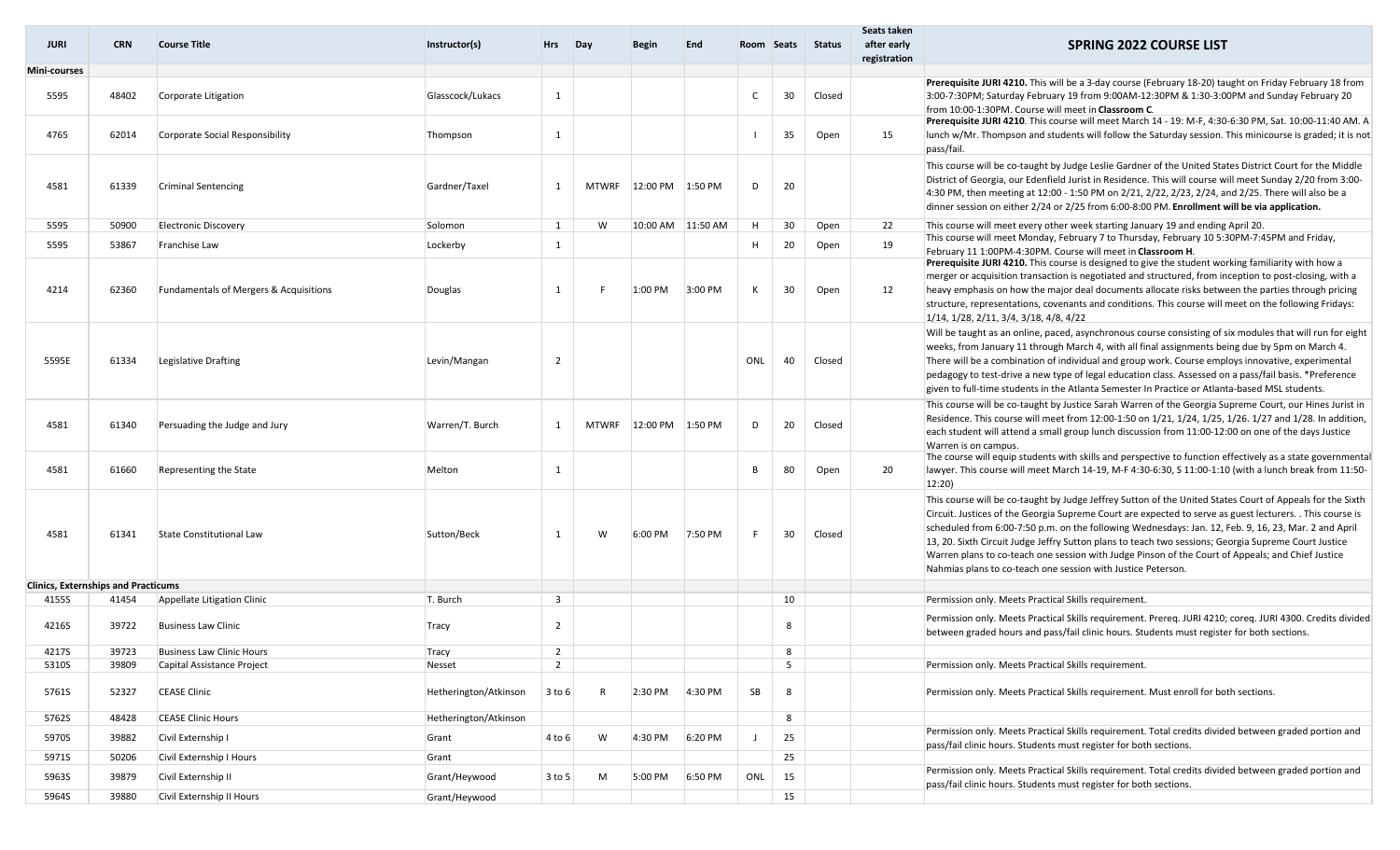| <b>JURI</b>                         | <b>CRN</b> | <b>Course Title</b>                            | Instructor(s) | <b>Hrs</b>              | Day          | Begin     | End      | Room Seats   |        | Status | Seats taken<br>after early<br>registration | <b>SPRING 2022 COURSE LIST</b>                                                                                                                                                                                                                  |  |
|-------------------------------------|------------|------------------------------------------------|---------------|-------------------------|--------------|-----------|----------|--------------|--------|--------|--------------------------------------------|-------------------------------------------------------------------------------------------------------------------------------------------------------------------------------------------------------------------------------------------------|--|
| 5628S                               | 39856      | Community Health Law Partnership               | Cade          | $\overline{2}$          | R            | 8:30 AM   | 10:20 AM | F.           | -8     |        |                                            | Permission only. Meets Practical Skills requirement. Year long commitment. Students must complete<br>both fall and spring semesters. Must register for both sections.                                                                           |  |
| 5629S                               | 50205      | Community Health Law Partnership Hours         | Cade          | $\overline{2}$          |              |           |          |              | 8      |        |                                            |                                                                                                                                                                                                                                                 |  |
| 5968S                               | 39881      | Corporate Counsel Externship                   | Morgan        | 4 to 6                  | T            | 4:00 PM   | 5:50 PM  | J            | 18     |        |                                            | Meets Practical Skills requirement.                                                                                                                                                                                                             |  |
| 5269S                               | 50207      | Corporate Counsel Externship Lab               | Morgan        |                         |              |           |          |              | 18     |        |                                            |                                                                                                                                                                                                                                                 |  |
| 5170S                               | 39805      | Criminal Defense Practicum I                   | Taxel         | $\overline{\mathbf{3}}$ | T            | 2:30 PM   | 4:20 PM  | D            | 12     | Closed |                                            | Permission only. On the first Saturday of the semester, students participate in an orientation                                                                                                                                                  |  |
| 4500S                               | 39734      | Criminal Defense Practicum II                  | Taxel         | 4 to 6                  | W            | 2:30 PM   | 4:20 PM  | D            | 12     |        |                                            |                                                                                                                                                                                                                                                 |  |
| 4501S                               | 50203      | Criminal Defense Practicum II Hours            | Taxel         |                         |              |           |          |              | 12     |        |                                            |                                                                                                                                                                                                                                                 |  |
| 5140S                               | 39802      | <b>Family Justice Clinic</b>                   | Scartz        | 4 to 6                  | W            | 3:30 PM   | 5:20 PM  | E            | -8     |        |                                            | Permission only. Meets Practical Skills requirement. Must enroll for both sections.                                                                                                                                                             |  |
| 5141S                               | 50204      | <b>Family Justice Clinic Hours</b>             | Scartz        |                         |              |           |          |              | 8      |        |                                            |                                                                                                                                                                                                                                                 |  |
| 4200S                               | 56704      | <b>First Amendment Clinic</b>                  | Norins        | $\overline{2}$          | W            | 3:30 PM   | 5:20 PM  | CR           | 10     |        |                                            | Permission only. Meets Practical Skills requirement. Must enroll for both sections.                                                                                                                                                             |  |
| 4201S                               | 56705      | <b>First Amendment Clinic Hours</b>            | Norins        |                         |              |           |          |              | 10     |        |                                            |                                                                                                                                                                                                                                                 |  |
| 5976S                               | 39860      | <b>Mediation Clinic</b>                        | McNiff        | $\overline{\mathbf{3}}$ | $\mathsf{R}$ | 2:30 PM   | 4:20 PM  | D            | -5     |        |                                            |                                                                                                                                                                                                                                                 |  |
| 5278S                               | 48426      | Practicum in Animal Welfare Skills             | Milot         | $\overline{2}$          | $\mathsf{R}$ | 1:30 PM   | 4:30 PM  | $\mathsf{C}$ | - 5    |        |                                            | Permission only. Meets Practical Skills requirement. Must enroll for both sections.                                                                                                                                                             |  |
| 5279S                               | 48427      | Practicum in Animal Welfare Skills Hours       | Milot         | $\overline{2}$          |              |           |          |              | -5     |        |                                            |                                                                                                                                                                                                                                                 |  |
| 5150S                               | 39803      | Prosecution I                                  | Redmon        | $\overline{2}$          | T            | 4:30 PM   | 6:20 PM  | G            | 25     |        |                                            | Prosecution I does not meet the Practical Skills requirement. It is the prerequisite for Prosecution II and<br>III, both of which meet the Practical Skills requirement.                                                                        |  |
| 5165S                               | 41756      | Prosecution III                                | Redmon        | 3 to 6                  | $\mathsf{R}$ | 4:30 PM   | 6:20 PM  | G            | 25     |        |                                            | Prerequisite JURI 5160S. Permission only. Meets Practical Skills requirement. Total credits divided<br>between graded portion and pass/fail clinic hours. Students must enroll for both sections.                                               |  |
| 5166S                               | 41757      | <b>Prosecution III Hours</b>                   | Redmon        |                         |              |           |          |              | 25     |        |                                            |                                                                                                                                                                                                                                                 |  |
| 5690S                               | 41697      | Public Interest Practicum                      | Grant         | 3                       | T            | 4:00 PM   | 5:50 PM  | <b>CR</b>    | 10     | Open   | $\overline{\mathbf{3}}$                    | Meets Practical Skills requirement. May be used to satisfy the Capstone requirement for students who<br>take two semesters of the course. The semesters do not need to be sequential.                                                           |  |
| 5977S                               | 48429      | Veterans Legal Clinic                          | Scherr        | 4 to 6                  | W            | 5:30 PM   | 7:20 PM  | E            | 8      |        |                                            | Permission only. Meets Practical Skills requirement. Must enroll for both sections.                                                                                                                                                             |  |
| 5978S                               | 48430      | Veterans Legal Clinic Hours                    | Scherr        |                         |              |           |          |              | 8      |        |                                            |                                                                                                                                                                                                                                                 |  |
| <b>Atlanta Semester in Practice</b> |            |                                                |               |                         |              |           |          |              |        |        |                                            |                                                                                                                                                                                                                                                 |  |
| 4320                                | 61262      | Administrative Law                             | Levin         | $\overline{\mathbf{3}}$ | M            | 6:00 PM   | 8:30 PM  |              | 60     | Open   | $\overline{\mathbf{3}}$                    |                                                                                                                                                                                                                                                 |  |
| 5981S                               | 37058      | Atlanta Civil Externship Semester in Practice  | Grant         | 5                       | R            | 4:00 PM   | 5:50 PM  |              | 16     |        |                                            | Permission only. Meets Practical Skills requirement. Total credits divided between graded portion and<br>pass/fail clinic hours. Students must register for both sections.                                                                      |  |
| 5982S                               | 37059      | Atlanta Civil Externship SIP Placement         | Grant         | 5                       |              |           |          |              | 16     |        |                                            |                                                                                                                                                                                                                                                 |  |
| 5993S                               | 48422      | Atlanta Corporate Counsel Externship           | Morgan        | -5                      | R            | 4:00 PM   | 5:50 PM  |              | 20     |        |                                            | Prerequisite JURI 4210 and JURI 4300. Permission only. Meets Practical Skills requirement. Total credits<br>divided between graded portion and pass/fail clinic hours. Students must enroll for both sections.                                  |  |
| 5994S                               | 48423      | Atlanta Corporate Counsel Externship Placement | Morgan        | 5                       |              |           |          |              | 20     |        |                                            |                                                                                                                                                                                                                                                 |  |
| 4990                                | 52333      | <b>Employment Discrimination</b>               | Richardson    | $\overline{\mathbf{3}}$ | T            | 6:00 PM   | 8:30 PM  |              | 20     | Open   | $\overline{2}$                             | Meets Practical Skills requirement.                                                                                                                                                                                                             |  |
| D.C. Semester in Practice           |            |                                                |               |                         |              |           |          |              |        |        |                                            |                                                                                                                                                                                                                                                 |  |
| 5973S                               | 28113      | DC Externship                                  | Heywood       | 5                       |              |           |          |              |        |        |                                            |                                                                                                                                                                                                                                                 |  |
| 5974S                               | 28114      | DC Externship Placement                        | Heywood       | 5                       |              |           |          |              |        |        |                                            |                                                                                                                                                                                                                                                 |  |
| 5972                                | 28115      | DC Semester in Practice                        | Heywood       | $\overline{\mathbf{3}}$ |              |           |          |              |        |        |                                            |                                                                                                                                                                                                                                                 |  |
| LL.M. and MSL                       |            |                                                |               |                         |              |           |          |              |        |        |                                            |                                                                                                                                                                                                                                                 |  |
| 6505E                               | 62255      | Legal Writing and Analysis for MSL             | Hale          | 3                       | W            | 5:30 PM   | 8:00 PM  | G            | 15     |        |                                            | This course is scheduled in Athens but is open for remote participation by MSL students in Atlanta.                                                                                                                                             |  |
| <b>Undergrad Courses</b>            |            |                                                |               |                         |              |           |          |              |        |        |                                            |                                                                                                                                                                                                                                                 |  |
| 7080E                               | 61650      | Graduate Course                                | Rodrigues     | 3                       | R            | 3:55 PM   | 5:10 PM  |              | ONL 40 |        |                                            | Life Cycle of a Corporation. There will be one class meeting per week and the course will otherwise be<br>taught in an asynchronous online format. This section will include both law students and other graduate<br>and professional students. |  |
| 6989                                | 61256      | Graduate Course                                | Togut         | 3                       | T            | 5:00 PM   | 7:45 PM  | F            | 30     |        |                                            | Disability and Education Law. This course is designed for both law students and graduate students in the<br>College of Education.                                                                                                               |  |
| 3080E                               | 61587      | Undergraduate Course                           | Tracy         | 3                       | R            | 3:55 PM   | 5:10 PM  | ONL          | 50     |        |                                            | Life Cycle of a Corporation. There will be one class meeting per week and the course will otherwise be<br>taught in an asynchronous online format. This section will be limited to undergraduates.                                              |  |
| 3200S                               | 61251      | Undergraduate Course                           | Scartz        | $\overline{\mathbf{3}}$ | MW           | 8:45 AM   | 10:00 AM | E            | 25     |        |                                            | Law and Social Justice                                                                                                                                                                                                                          |  |
| 3120                                | 61245      | Undergraduate Course                           | West          | $\overline{\mathbf{3}}$ | TR           | 2:20 PM   | 3:35 PM  | E            | 20     |        |                                            | Covering the Courts. Limited to Grady students.                                                                                                                                                                                                 |  |
| 3233E                               | 58136      | Undergraduate Course                           | Turner        | $\overline{\mathbf{3}}$ | $\mathsf{T}$ | 2:20 PM   | 4:10 PM  | ONL          | 80     |        |                                            | Foundations of American Law. In addition to the weekly class meeting, there will be weekly<br>asynchronous assignments.                                                                                                                         |  |
| 3501                                | 61244      | Undergraduate Course                           | Wolfson       | $\overline{\mathbf{3}}$ | <b>MWF</b>   | $9:10$ AM | 10:00 AM | $\mathsf{L}$ | 25     |        |                                            | Intersection of Law and Technology                                                                                                                                                                                                              |  |
|                                     |            |                                                |               |                         |              |           |          |              |        |        |                                            |                                                                                                                                                                                                                                                 |  |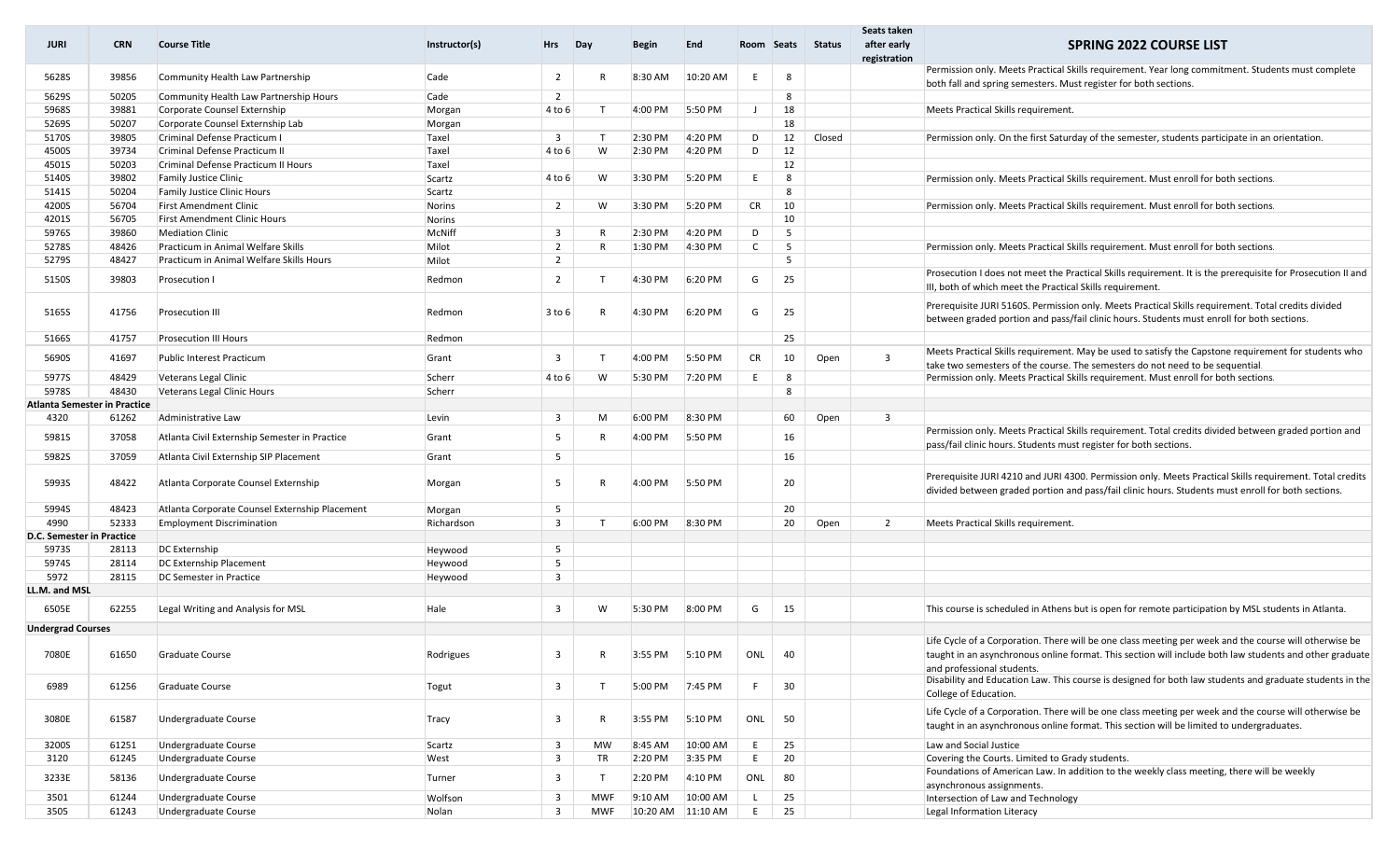| <b>JURI</b> | CRN   | <b>Course Title</b>      | Instructor(s) | <b>Hrs</b> | Dav | <b>Begin</b> | End      | Room Seats |    | <b>Status</b> | Seats taken<br>after early<br>registration | <b>SPRING 2022 COURSE LIST</b>                                              |
|-------------|-------|--------------------------|---------------|------------|-----|--------------|----------|------------|----|---------------|--------------------------------------------|-----------------------------------------------------------------------------|
| 2990        | 61242 | Undergraduate Course     | Sawyer        |            |     | 11:10 AM     | 12:25 PM |            | 80 |               |                                            | Law, Justice, and the State                                                 |
| 3500        | 57481 | Undergraduate Mock Trial | Lutton/Mink   |            |     |              |          |            |    |               |                                            | This course is limited to members of the UGA Undergraduate Mock Trial Team. |
|             |       |                          |               |            |     |              |          |            |    |               |                                            | Last updated January 13, 2022                                               |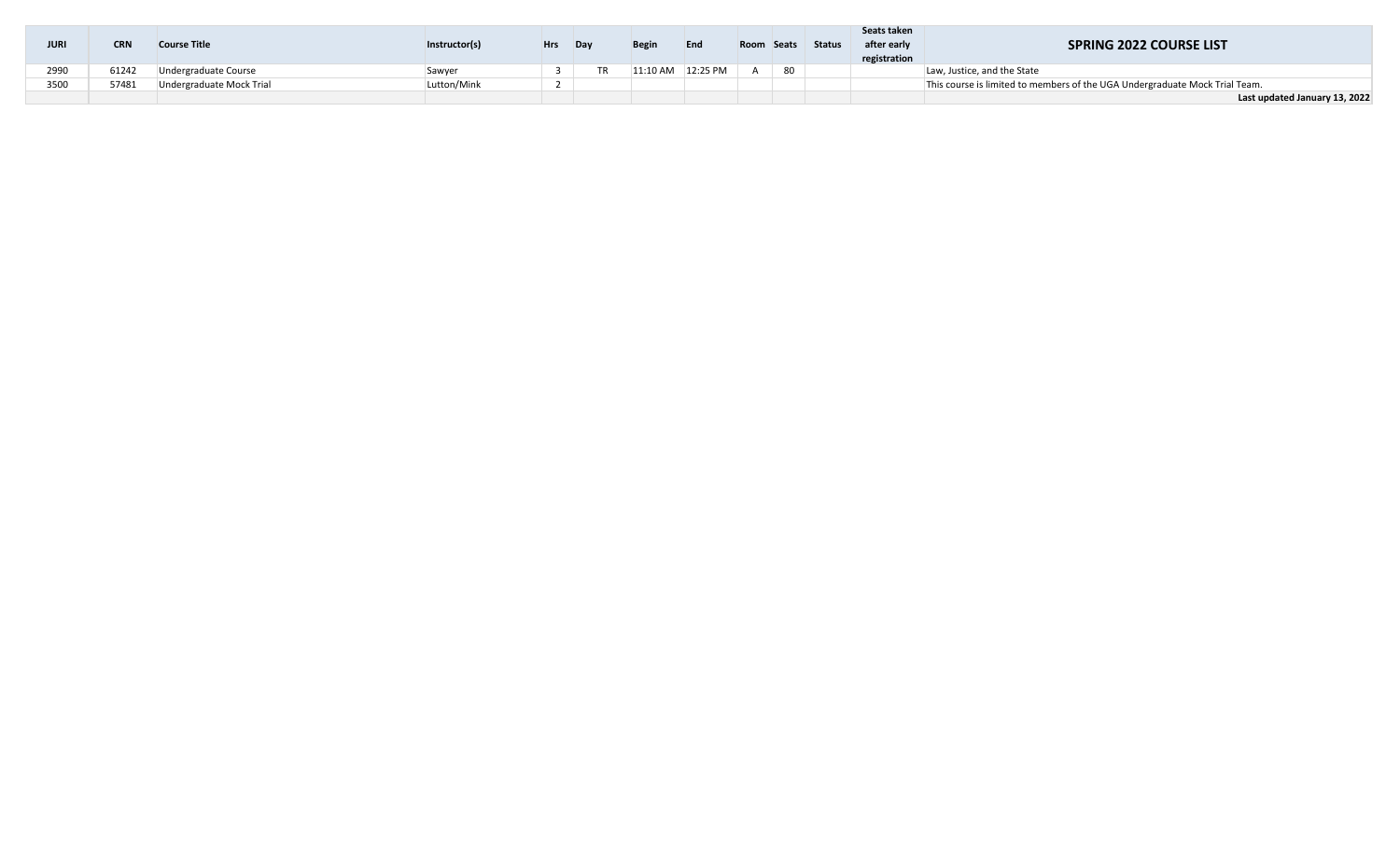# **Mini-course information:**

• The following mini-courses will be offered. Registration via point allocation **unless other process is noted in "Meeting Info" section.**

|       | <b>JURI   CRN</b> | <b>Course Name</b>                        | Professor        |                | $Hrs$ Day    | <b>Start</b><br><b>Time</b> | End<br><b>Time</b> |            | Room Seats | <b>Notes</b>                                                                                                                                                                                                                                                                                                                                                                                                                                                                                                                    |
|-------|-------------------|-------------------------------------------|------------------|----------------|--------------|-----------------------------|--------------------|------------|------------|---------------------------------------------------------------------------------------------------------------------------------------------------------------------------------------------------------------------------------------------------------------------------------------------------------------------------------------------------------------------------------------------------------------------------------------------------------------------------------------------------------------------------------|
| 5595  | 48402             | Corporate Litigation                      | Glasscock/Lukacs | $\mathbf{1}$   |              |                             |                    | C          | 30         | Prerequisite JURI 4210. This will be a 3-day course (February 18-20)<br>taught on Friday February 18 from 3:00-7:30PM; Saturday February 19<br>from 9:00AM-12:30PM & 1:30-3:00PM and Sunday February 20 from<br>10:00-1:30PM. Course will meet in Classroom C.                                                                                                                                                                                                                                                                  |
| 4765E |                   | Corporate Social<br>Responsibility        | Thompson         | $\mathbf{1}$   |              |                             |                    |            | 35         | Prerequisite JURI 4210. This course will meet March 14 - 19: M-F, 4:30-<br>6:30 PM, Sat. 10:00-11:40 AM. A lunch w/Mr. Thompson and students will<br>follow the Saturday session. This minicourse is graded; it is not pass/fail.                                                                                                                                                                                                                                                                                               |
| 4581  | 61339             | <b>Criminal Sentencing</b>                | Gardner/Taxel    | $\mathbf{1}$   | <b>MTWRF</b> | 12:00 PM                    | 1:50 PM            | D          | 20         | This course will be co-taught by Judge Leslie Gardner of the United States<br>District Court for the Middle District of Georgia, our Edenfield Jurist in<br>Residence. This will course will meet Sunday 2/20 from 3:00-4:30 PM,<br>then meeting at 12:00 - 1:50 PM on 2/21, 2/22, 2/23, 2/24, and 2/25.<br>There will also be a dinner session on either 2/24 or 2/25 from 6:00-8:00<br>PM. Enrollment will be via application.                                                                                                |
| 5595  | 50900             | <b>Electronic Discovery</b>               | Solomon          | $\mathbf{1}$   | W            | 10:00 AM                    | 11:50 AM           | H.         | 30         | This course will meet every other week starting January 19 and ending<br>April 20.                                                                                                                                                                                                                                                                                                                                                                                                                                              |
| 5595  | 53867             | Franchise Law                             | Lockerby         | 1              |              |                             |                    | H          | 20         | This course will meet Monday, February 7 to Thursday, February 10<br>5:30PM-7:45PM and Friday, February 11 1:00PM-4:30PM. Course will<br>meet in Classroom H.                                                                                                                                                                                                                                                                                                                                                                   |
| 4214  | 62360             | Fundamentals of Mergers &<br>Acquisitions | Douglas          | 1              | F            | 1:00 PM                     | 3:00 PM            | К          | 30         | Prerequisite JURI 4210. This course is designed to give students working<br>familiarity with how a merger or acquisition transaction is negotiated and<br>structured, from inception to post-closing, with a heavy emphasis on how<br>the major deal documents allocate risks between the parties through<br>pricing structure, representations, covenants and conditions. This course<br>will meet on the following Fridays: 1/14, 1/28, 2/11, 3/4, 3/18, 4/8, 4/22                                                            |
| 5595E | 61334             | Legislative Drafting                      | Levin/Mangan     | $\overline{2}$ |              |                             |                    | <b>ONL</b> | 30         | Will be taught as an online, paced, asynchronous course consisting of six<br>modules that will run for eight weeks, from Jan. 11 through Mar. 4, with<br>all final assignments being due by 5pm on March 4. There will be a<br>combination of individual and group work. Course employs innovative,<br>experimental pedagogy to test-drive a new type of legal education class.<br>Assessed on a pass/fail basis. *Preference given to full-time students in<br>the Atlanta Semester In Practice or Atlanta-based MSL students. |

*continued on next page*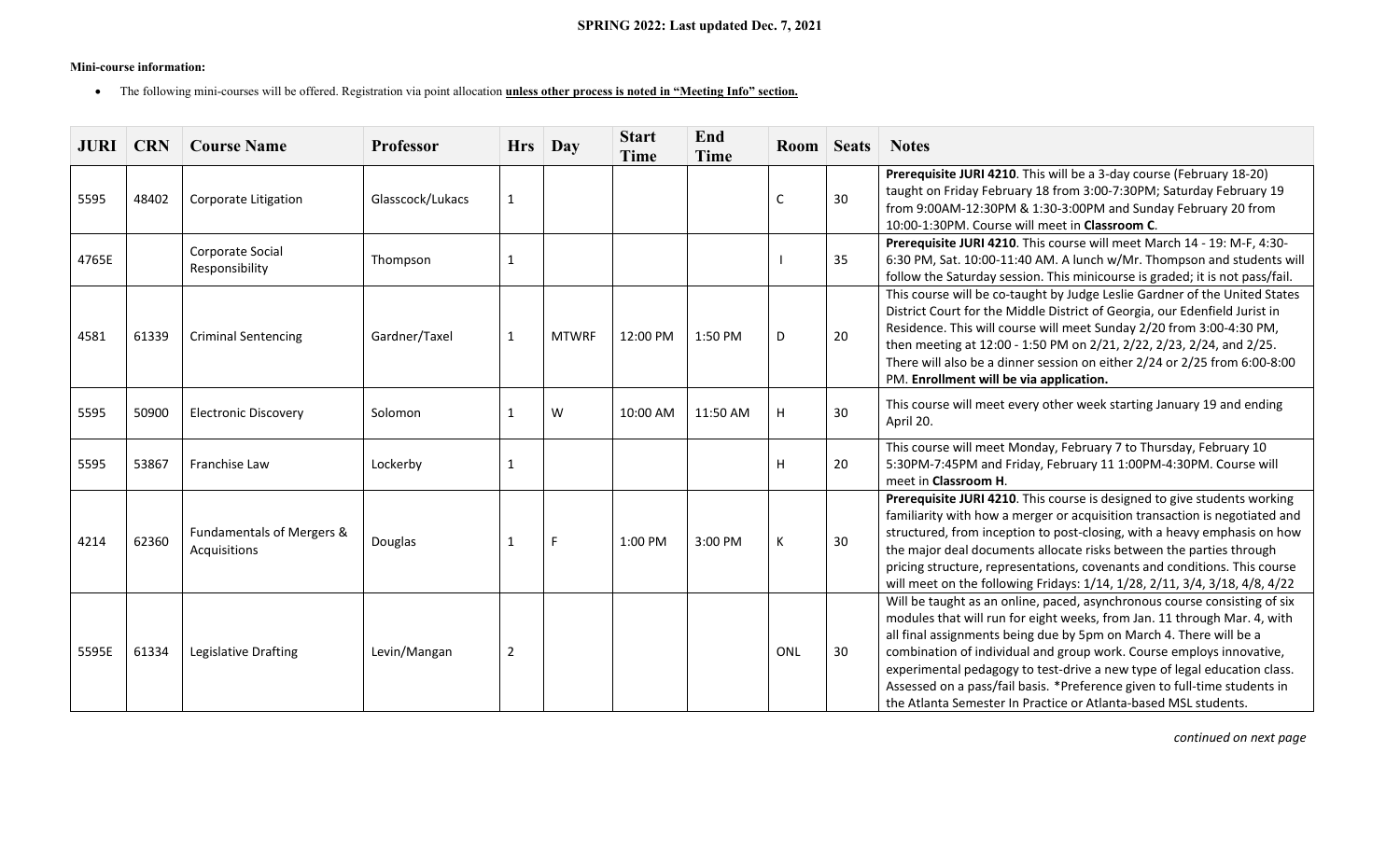| <b>JURI</b> | <b>CRN</b> | <b>Course Name</b>               | <b>Professor</b> | <b>Hrs</b> | Day   | <b>Start</b><br>Time | End<br>Time | Room |    | <b>Seats</b> Notes                                                                                                                                                                                                                                                                                                                                                                                                                                                                                                                                                                                                |
|-------------|------------|----------------------------------|------------------|------------|-------|----------------------|-------------|------|----|-------------------------------------------------------------------------------------------------------------------------------------------------------------------------------------------------------------------------------------------------------------------------------------------------------------------------------------------------------------------------------------------------------------------------------------------------------------------------------------------------------------------------------------------------------------------------------------------------------------------|
| 4581        | 61340      | Persuading the Judge and<br>Jury | Warren/T. Burch  |            | MTWRF | 12:00 PM             | 1:50 PM     | D    | 20 | This course will be co-taught by Justice Sarah Warren of the Georgia<br>Supreme Court, our Hines Jurist in Residence. This course will meet from<br>12:00-1:50 on 1/21, 1/24, 1/25, 1/26. 1/27 and 1/28. In addition, each<br>student will attend a small group lunch discussion from 11:00-12:00 on<br>one of the days Justice Warren is on campus.                                                                                                                                                                                                                                                              |
| 5595        | 61660      | Representing the State           | Melton           |            |       |                      |             | B    | 80 | The course will equip students with skills and perspective to function<br>effectively as a state governmental lawyer. This course will meet March<br>14-19, M-F 4:30-6:30, S 11:00-1:10 (with a lunch break from 11:50-12:20)                                                                                                                                                                                                                                                                                                                                                                                     |
| 4581        | 61341      | State Constitutional Law         | Sutton/Beck      |            | W     | 6:00 PM              | 7:50 PM     |      | 30 | This course will be co-taught by Judge Jeffrey Sutton of the United States<br>Court of Appeals for the Sixth Circuit. Justices of the Georgia Supreme<br>Court are expected to serve as guest lecturers. . This course is scheduled<br>from 6:00-7:50 p.m. on the following Wednesdays: Jan. 12, Feb. 9, 16, 23,<br>Mar. 2 and April 13, 20. Sixth Circuit Judge Jeffry Sutton plans to teach<br>two sessions; Georgia Supreme Court Justice Warren plans to co-teach<br>one session with Judge Pinson of the Court of Appeals; and Chief Justice<br>Nahmias plans to co-teach one session with Justice Peterson. |